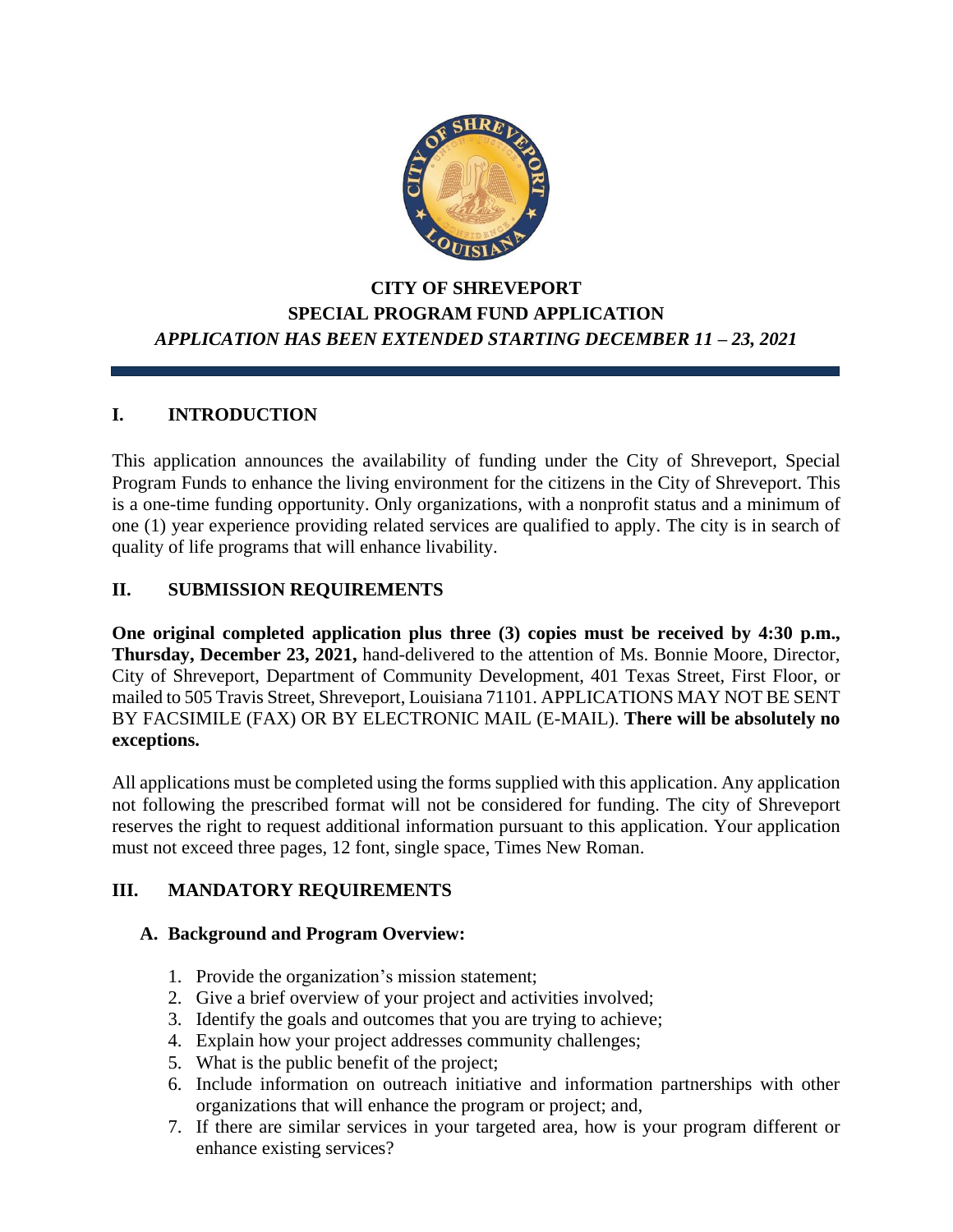## **B. Need and Impact:**

- 1. Identify the need you are addressing; (Validate with credible information)
- 2. Describe why your project or program is needed; and,
- 3. How does this project address this need?

## **C. Capacity:**

- 1. Demonstrate why your organization is best suited to carry out this activity;
- 2. Give a brief overview of your staff capacity to administer the program; and,
- 3. List the names, qualifications, and experience of your staff.

## **D. Budget:**

1. Provide a budget of how you will use the funds. No match is required for this grant. However, consideration will be given to applicants with matching funds.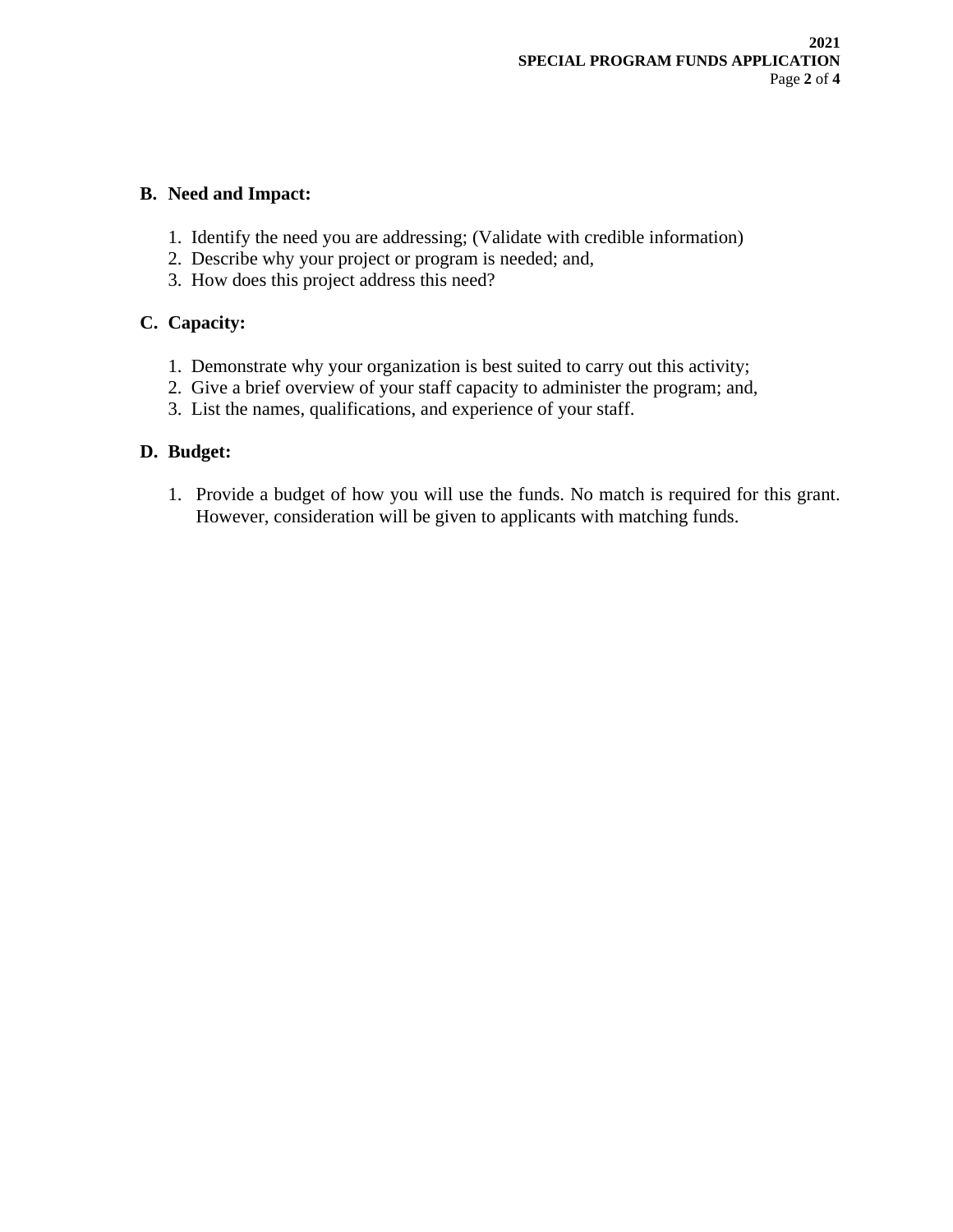# **APPLICATION INFORMATION**

|                                           | Mailing Address: National Address: National Address: National Address: National Address: National Address: National Address: National Address: National Address: National Address: National Address: National Address: Nationa |  |
|-------------------------------------------|--------------------------------------------------------------------------------------------------------------------------------------------------------------------------------------------------------------------------------|--|
|                                           |                                                                                                                                                                                                                                |  |
|                                           |                                                                                                                                                                                                                                |  |
|                                           | Website:                                                                                                                                                                                                                       |  |
|                                           |                                                                                                                                                                                                                                |  |
| Check Which Best Applies to Your Request: |                                                                                                                                                                                                                                |  |
| <b>City Wide Community Enhancement</b>    |                                                                                                                                                                                                                                |  |
| Economic Development                      |                                                                                                                                                                                                                                |  |
| Health and Human Services                 |                                                                                                                                                                                                                                |  |
|                                           |                                                                                                                                                                                                                                |  |

### **I CERTIFY THAT ALL OF THE INFORMATION PROVIDED IN THIS APPLICATION IS TRUE AND CORRECT***.*

**\_\_\_\_\_\_\_\_\_\_\_\_\_\_\_\_\_\_\_\_\_\_\_\_\_\_\_\_\_\_\_\_\_\_\_\_\_\_\_\_\_\_\_\_\_\_\_\_\_\_\_\_\_\_\_\_\_\_\_\_\_\_\_\_\_\_\_\_\_\_\_\_\_\_\_\_\_\_\_\_\_\_**

## **SIGNATURE OF AUTHORIZED REPRESENTATIVE DATE**

| For Internal Use:  |               |                     |  |  |  |  |  |
|--------------------|---------------|---------------------|--|--|--|--|--|
| Approved or denied | Awarded funds | Contract award date |  |  |  |  |  |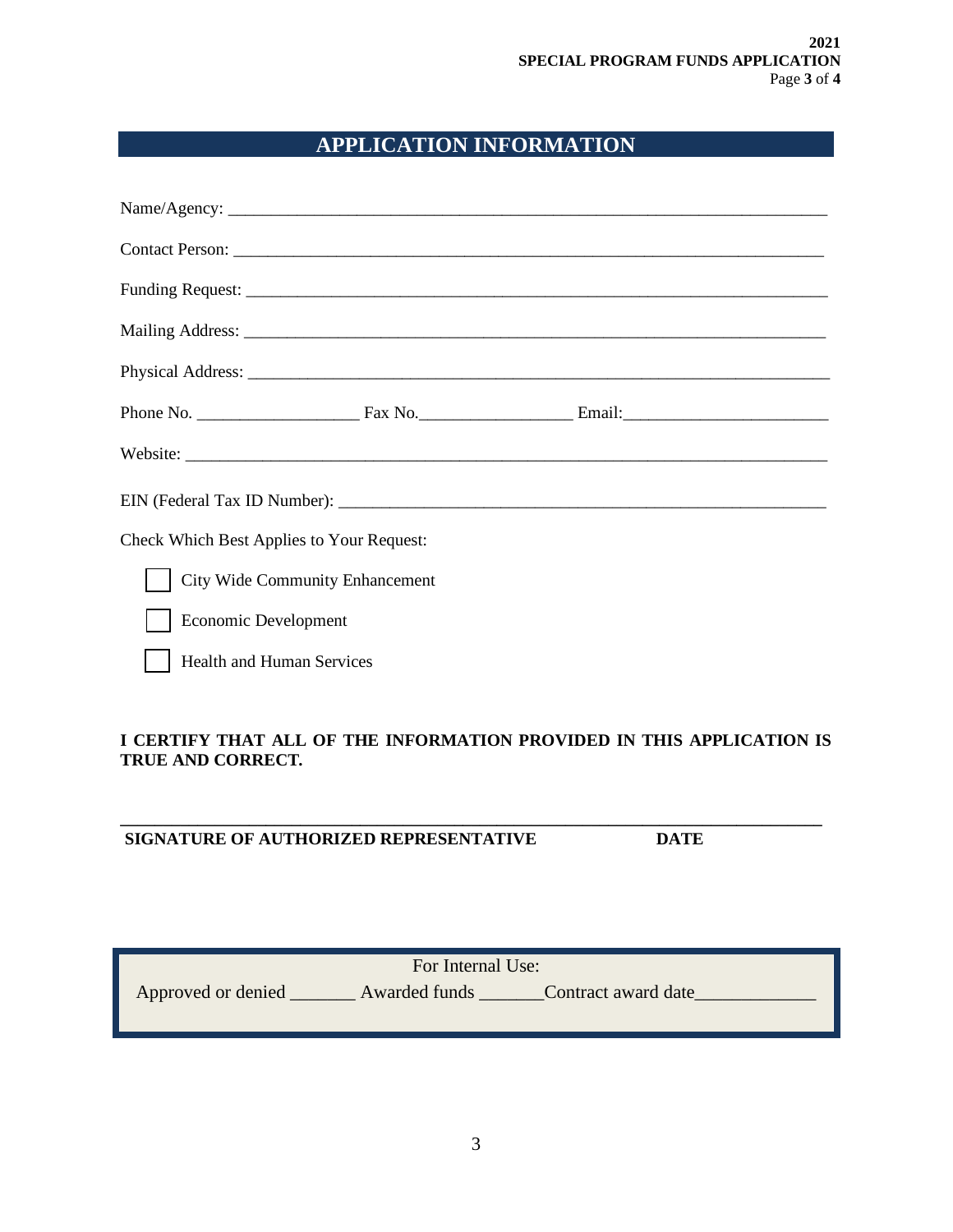# **CHECKLIST OF REQUIRED DOCUMENTS**

| A Listing of Board of Directors or Members (include which ones are community<br>residents)                                                                                         | (1) |
|------------------------------------------------------------------------------------------------------------------------------------------------------------------------------------|-----|
| A copy of current IRS $501(c)(3)$ tax exempt statement indicating that you are not a<br>private foundation and an explanation of any changes in your IRS status (if<br>applicable) | (2) |
| Authorizing Resolution by Board of Directors or Officers to Apply for City funds                                                                                                   | (3) |
| Articles of Incorporation and Bylaws (if a nonprofit organization) and Certificate<br>from Secretary of State                                                                      | (4) |
| Vendor's Application (Upon award)                                                                                                                                                  | (5) |
| List of Project Leaders and Team Members                                                                                                                                           | (6) |
| W-9 Form and Copy of Occupational License (Upon award)                                                                                                                             | (7) |
| Affidavit (Upon award)                                                                                                                                                             | (8) |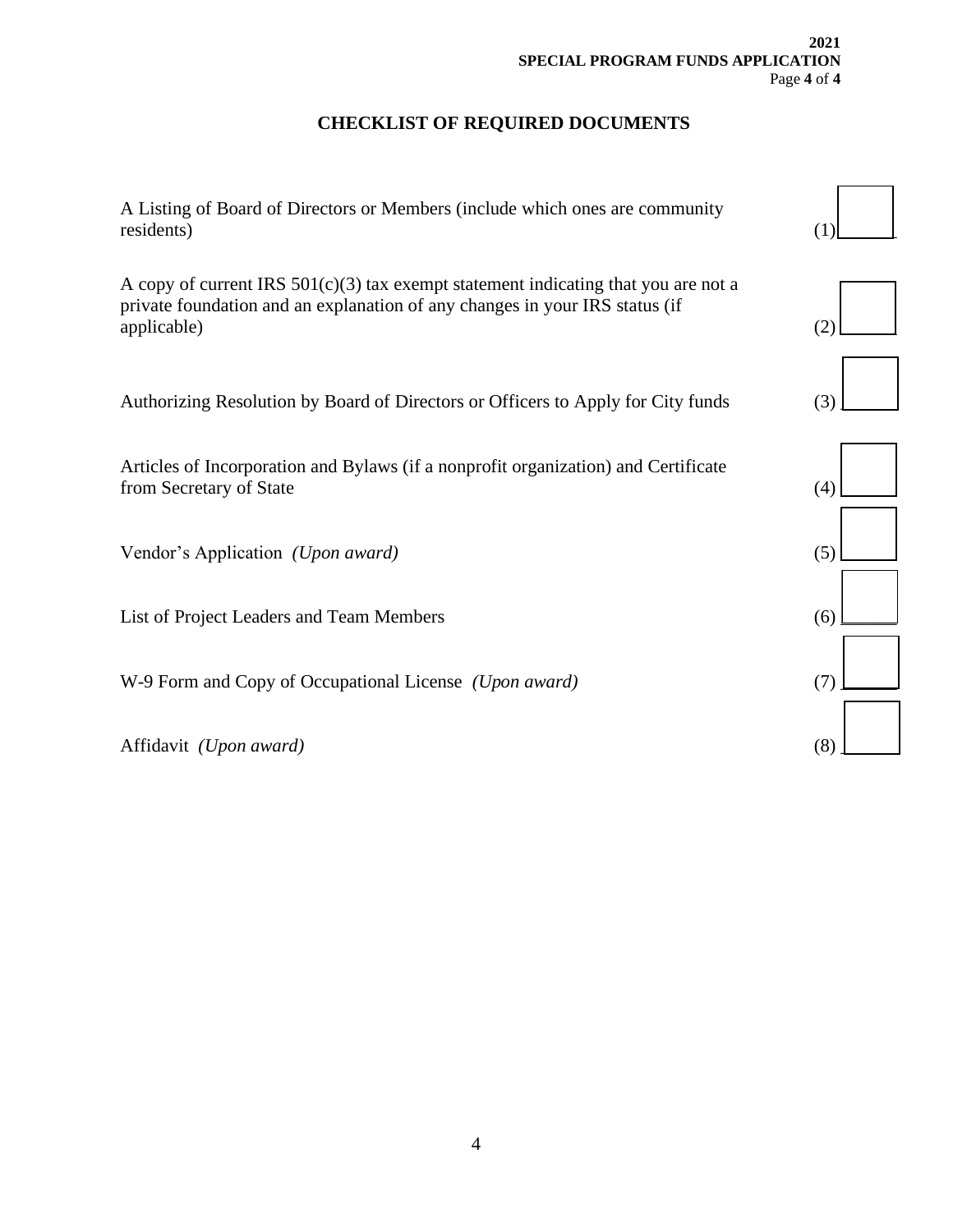#### **MANDATORY REQUIREMENTS**  $III.$

#### A. Background and Program Overview:

Provide the organization's mission statement;

Give a brief overview of your project and activities involved;

Identify the goals and outcomes that you are trying to achieve;

Explain how your project addresses community challenges;

What is the public benefit of the project;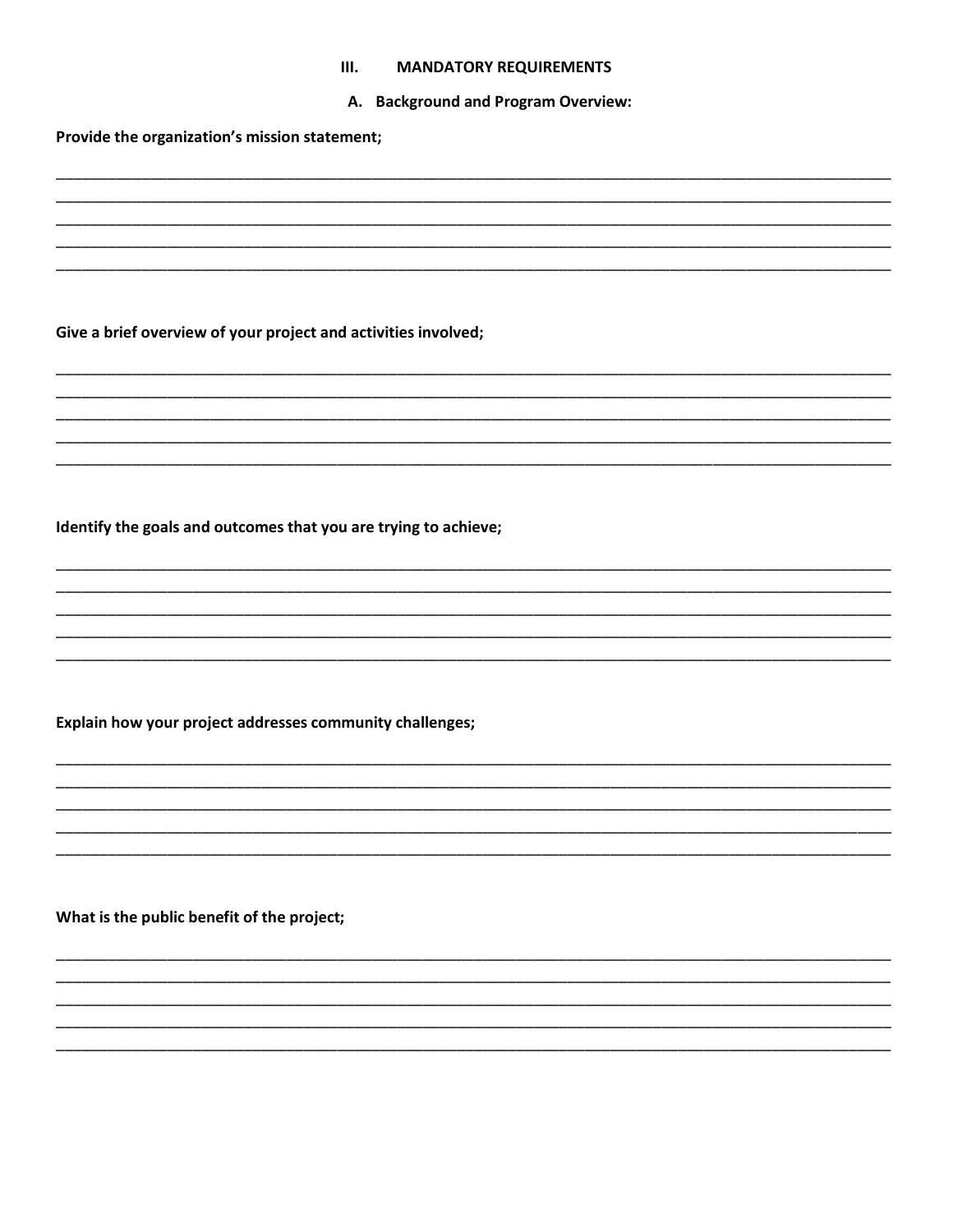Include information on outreach initiative and information partnerships with other organizations that will enhance the program or project; and,

If there are similar services in your targeted area, how is your program different or enhance existing services?

A. Need and Impact:

Identify the need you are addressing; (Validate with credible information)

Describe why your project or program is needed; and,

How does this project address this need?